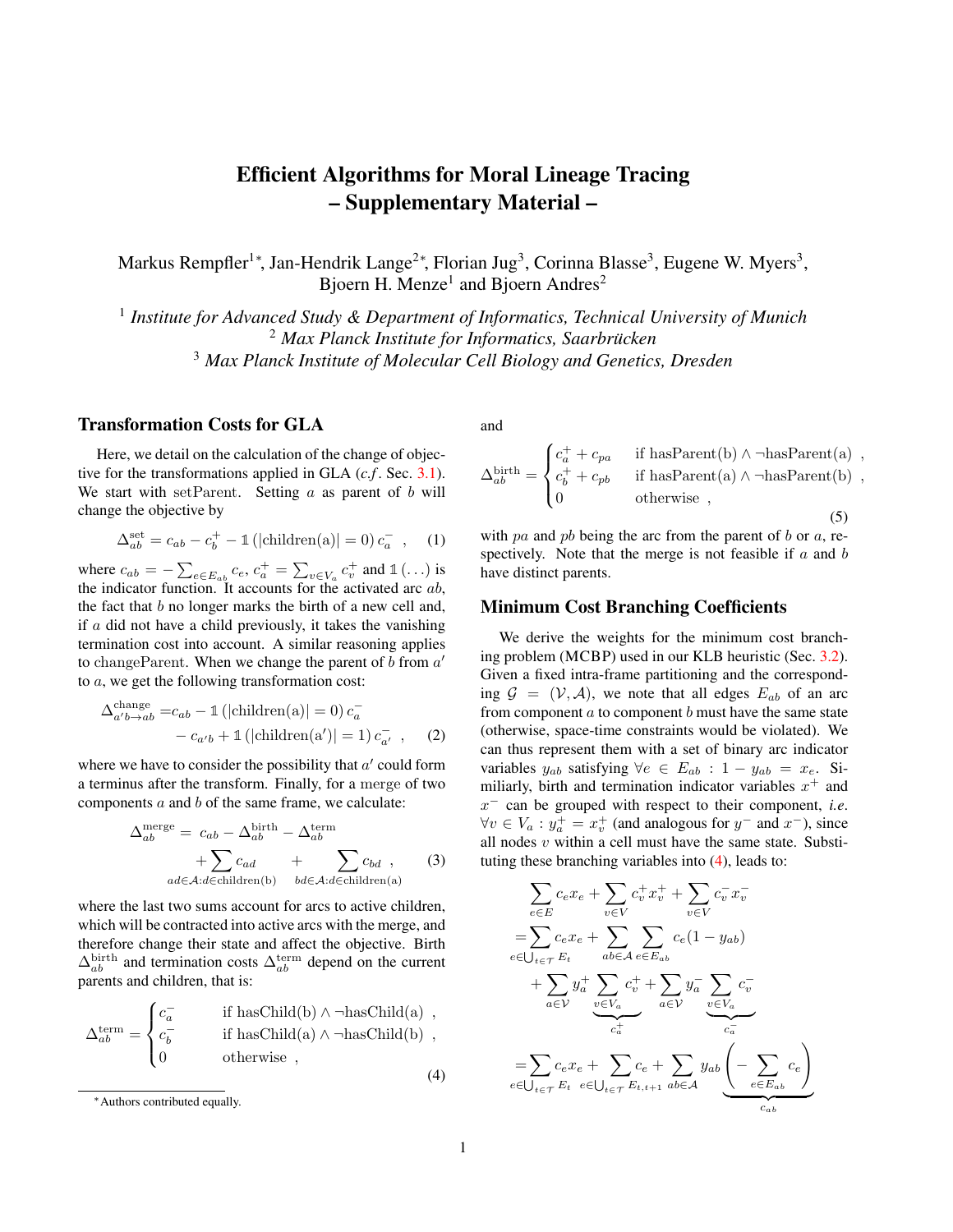<span id="page-1-1"></span>
$$
+\sum_{a\in\mathcal{V}} y_a^+ c_a^+ + \sum_{a\in\mathcal{V}} y_a^- c_a^-
$$
  
=
$$
\sum_{e\in\bigcup_{t\in\mathcal{T}} E_t} c_e x_e + \sum_{e\in\bigcup_{t\in\mathcal{T}} E_{t,t+1}} c_e
$$
  
+
$$
\sum_{ab\in\mathcal{A}} c_{ab} y_{ab} + \sum_{a\in\mathcal{V}} y_a^+ c_a^+ + \sum_{a\in\mathcal{V}} y_a^- c_a^- ,
$$

where the first sum only depends on the fixed intra-frame partitioning, the second term is constant and the remaining three terms correspond to the objective of the MCBP, where we identify the coefficients  $c_{ab}$ ,  $c_a^+$  and  $c_a^-$ . Whenever the arcs selected by  $y$  form a branching (which at most bifurcates), then the corresponding  $x$  satisfy morality (and bifurcation) constraints.

## Proofs for Section [4](#page-0-0)

**Proof of Lemma [4.](#page-0-0)** We first show that any  $x \in \{0,1\}^E$ satisfying all of  $(1) - (3)$  $(1) - (3)$  $(1) - (3)$  also satisfies  $(13)$  and  $(14)$  by contraposition. First, assume  $x \in \{0,1\}^E$  violates an in-equality of [\(13\)](#page-0-0) for some  $t \in \mathcal{T}$ ,  $\{v, w\} \in E_t \cup E_{t,t+1}$ and chordless  $vw$ -path  $P$ . We distinguish the following cases: If  $\{v, w\} \in E_t$  and P is a path in  $G_t$ , then the in-equality is included in [\(1\)](#page-0-0). If  $\{v, w\} \in E_{t,t+1}$ , then the inequality is included in  $(2)$ . It remains to consider the case that  $\{v, w\} \in E_t$  and P is not entirely contained in  $G_t$ . Let  $\{v_t, v_{t+1}\}, \{w_t, w_{t+1}\} \in E_{t,t+1}$  with  $v_t, w_t \in V_t$  be the first and the last inter frame edges in  $P$ , respectively. Furthermore, let  $P_{v_{t+1}w_{t+1}}$  be the subpath of P between those edges. Now, either there is a  $v_t w_t$ -cut S in  $G_t$  such that  $x_S = 1$  or there is a  $v_t w_t$ -path P' in  $G_t$  such that  $x_{P'} = 0$ . It is clear that P' can be extended to a vw-path of edges labeled 0, because  $x_P = 0$ . This yields either an in-equality of [\(3\)](#page-0-0) corresponding to  $S, \{v_t, v_{t+1}\}, \{w_t, w_{t+1}\}\$ and  $P_{v_{t+1}w_{t+1}}$  or an inequality of [\(1\)](#page-0-0) corresponding to  $\{v, w\} \cup P'$  that is violated by x.

Next, suppose  $x \in \{0,1\}^E$  violates an inequality of [\(14\)](#page-0-0) for some  $t \in \mathcal{T}$ ,  $\{v', w'\} \in E_t$ , a v'w'-cut S in  $G_t$  and a chordless v'w'-path P in  $G_t^+$ . Then  $x_S = 1$ and  $x_P = 0$ . Clearly, x violates the inequality of [\(3\)](#page-0-0) corresponding to  $S, \{v_t, v_{t+1}\}, \{w_t, w_{t+1}\}\$  and  $P_{v_{t+1}w_{t+1}}$ , where  $\{v_t, v_{t+1}\}, \{w_t, w_{t+1}\}$  and  $P_{v_{t+1}w_{t+1}}$  are defined similar to the last paragraph.

For the converse, we show that if  $x \in \{0,1\}^E$  satisfies the inequalities [\(13\)](#page-0-0) and [\(14\)](#page-0-0), then it also satisfies  $(1) - (3)$  $(1) - (3)$  $(1) - (3)$ . Any cycle in  $G_t^+$  which is not chordless can be split into two cycles contained in  $G_t, G_t^+$  or  $G_{t+1}$  which share exactly one edge. Therefore, any inequality of  $(1) - (2)$  $(1) - (2)$  $(1) - (2)$  is implied by a combination of inequalities from  $(13)$ . This is a standard argument for multicut polytopes, cf., for instance, [\[1\]](#page-1-0). Moreover, for any  $\{v_t, w_t\} \in E_t$  and any  $v_t w_t$ -cut S in  $G_t$  it holds that  $\{v_t, w_t\} \in S$ . Thus, reapplying the previous

argument and the simple fact that

$$
1 - \sum_{e \in S} (1 - x_e) \le 1 - (1 - x_{v_t w_t}) = x_{v_t w_t},
$$

we conclude that the inequalities  $(3)$  are implied by a combination of inequalities from  $(13)$  and  $(14)$ .

**Proof of Lemma [5.](#page-0-0)** We show the claim only for birth constraints since the proof for termination constraints is analogous. Let  $x \in X'_G$  and  $x^+, x^- \in \{0, 1\}^V$ . Apparently, if  $(15)$  is satisfied, then

$$
\sum_{e \in S \setminus E(V_t \setminus \{v\}, V_{t+1}(v))} (1 - x_e) \le \sum_{e \in S} (1 - x_e)
$$

implies that  $(6)$  also holds. Conversely, suppose  $(15)$  is violated. Then there exists some  $t \in \mathcal{T}$  and  $v \in V_{t+1}$ ,  $S \in V_t v$ -cuts $(G_t^+)$  such that  $x_v^+ = 0$  and  $x_e = 1$  for all  $e \in S \setminus E(V_t(v), V_{t+1} \setminus \{v\})$ . Assume [\(6\)](#page-0-0) is not violated, then there is a path P in  $G_t^+$  from some node in  $V_t$  to v with  $x_P = 0$ . Then P must have non-empty intersection with  $E(V_t(v), V_{t+1} \setminus \{v\})$ . Let  $u \in V_t(v)$  and  $v' \in V_{t+1} \setminus \{v\}$ be such that  $\{u, v'\} \in P$ . Since  $x_{uv} = 1$  it follows that x violates the inequality

$$
x_{uv} \le \sum_{e \in P_{uv}} x_e
$$

of [\(2\)](#page-0-0) where  $P_{uv}$  is the subpath of P from u to v. This is a contradiction to  $x \in X'_G$ .

## Additional Results

We report additional, detailled results in terms of runtime, bounds, objective for feasible solutions, and derived gaps obtained on the two additional instances *Flywing-wide I* and *II* in Table [1.](#page-2-0) In Fig. [1,](#page-2-1) we present a more detailled analysis of the effect of locality parameter  $d_{\text{MCBP}}$  of our KLB heuristic.

# References

<span id="page-1-0"></span>[1] A. Horňáková, J.-H. Lange, and B. Andres. Analysis and optimzation of graph decompositions by lifted multicuts. In *ICML*, 2017. [2](#page-1-1)